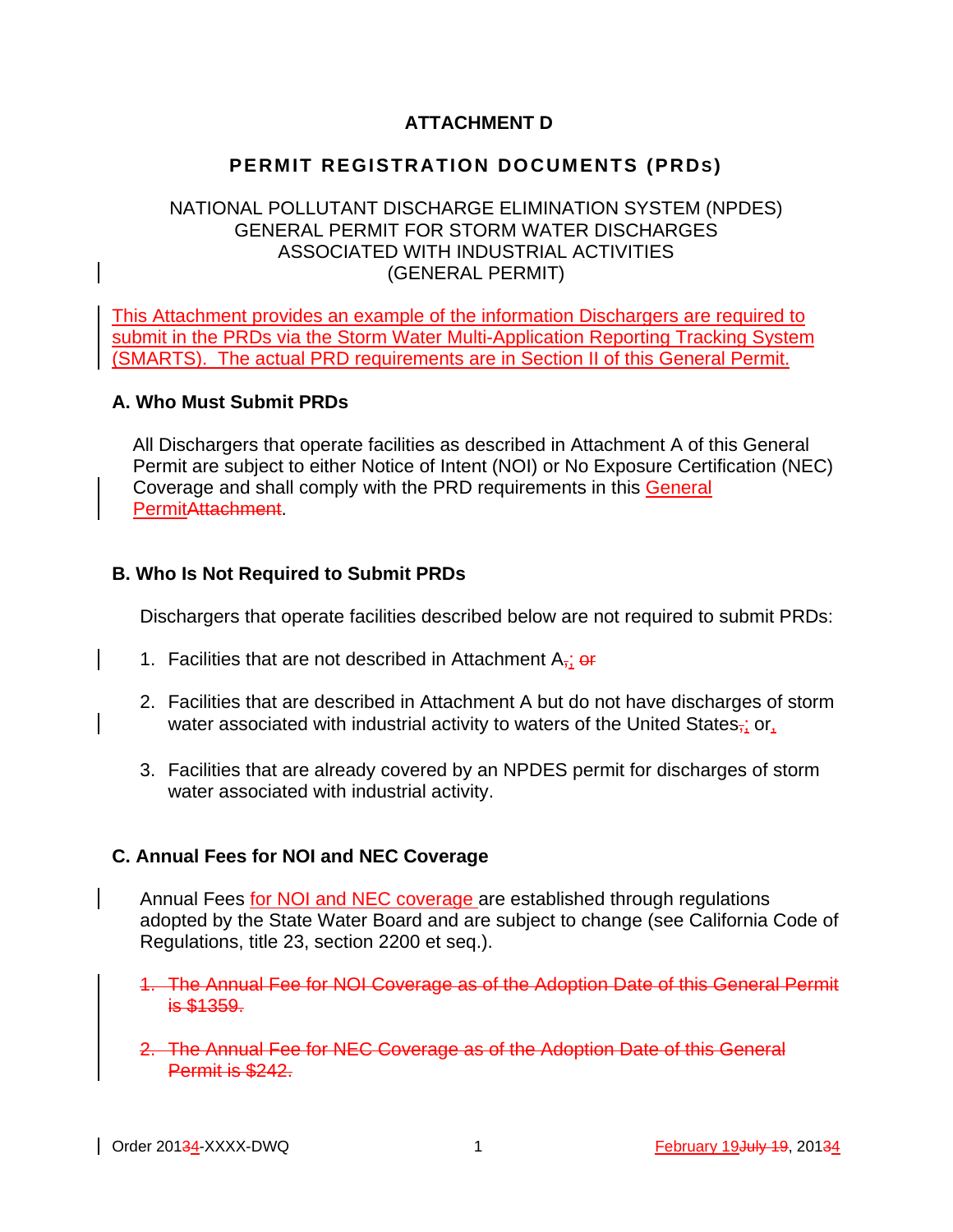### **D. When and How to Apply**

Dischargers proposing to conduct industrial activities subject to this General Permit must electronically certify and submit PRDs via the Storm Water Multiple Application Reporting and Tracking System (SMARTS) $<sup>1</sup>$  $<sup>1</sup>$  $<sup>1</sup>$  no less than seven (7) days prior to the</sup> commencement of industrial activity. Existing Dischargers must submit PRDs by January 1, 2015.

### **E. PRD Requirements for NOI Coverage**

- 1. Notice of Intent (NOI) and Signed Electronic Authorization Form.
- 2. Site Map (Section X.E of this General Permit).
- 3. Storm Water Pollution Prevention Plan (see Section X of this General Permit).

### **F. Description of PRDs for NOI Coverage**

- 1. The Notice of Intent (NOI) requires the following information:
	- a. Operator/Owner Information

Operator/Owner Company or Organization Name Contact First Name Contact Last Name Title Street Address Address Line 2 City/State/Zip Phone <del>Ex (e.g.</del> 999-999-9999) E-mail (e.g. abc@xyz.com) Federal Tax ID

b. Facility Information

Facility Name WDID Number (if applicable) Contact First Name Contact Last Name

<span id="page-1-0"></span> $1$ The State Water Board has developed the SMARTS online database system to handle registration and reporting under this General Permit. More information regarding SMARTS and access to the database is available online at [<https://smarts.waterboards.ca.gov>](https://smarts.waterboards.ca.gov/). [as of June 26, 2013].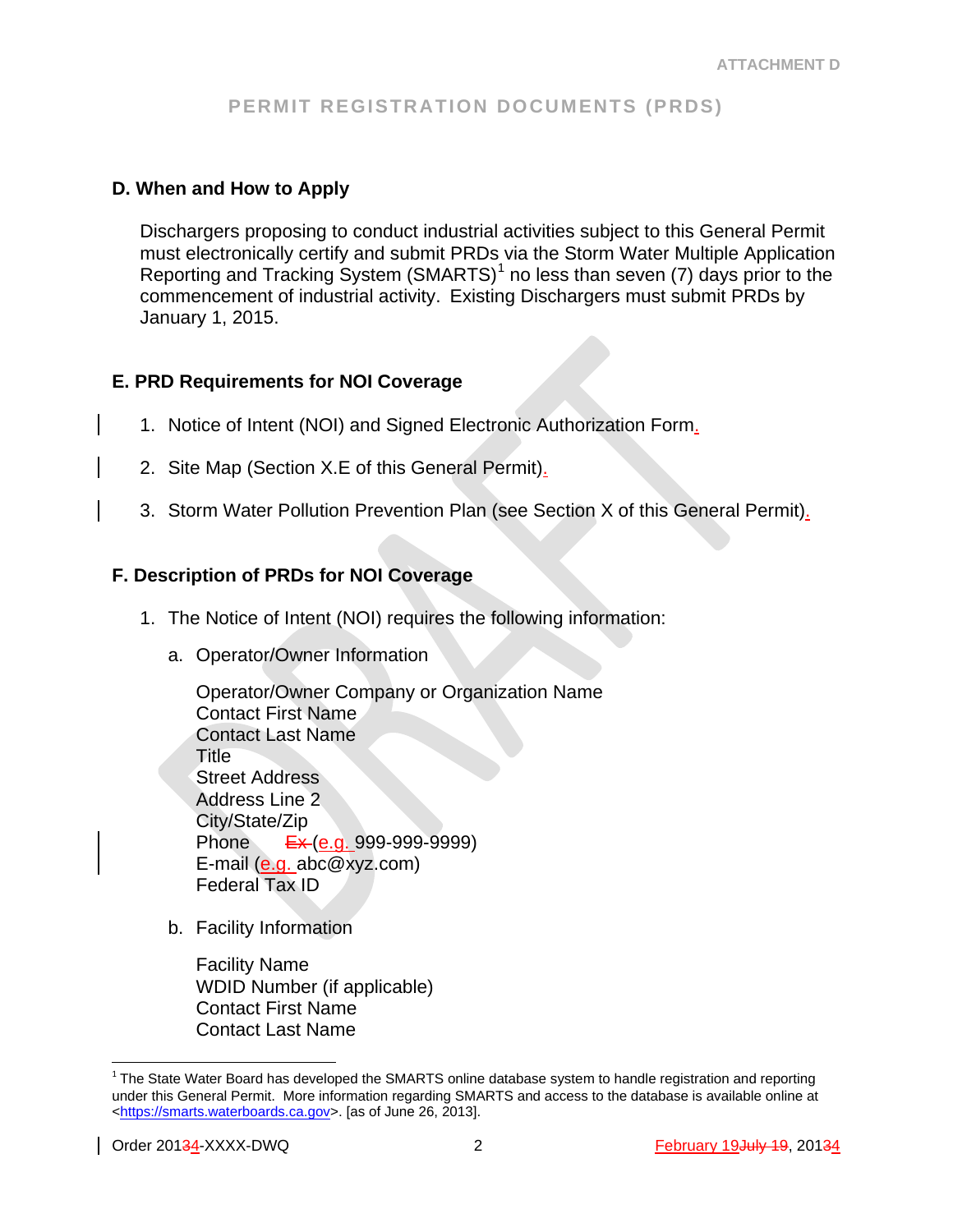**Title** Street Address Address Line 2 **City County** Phone Ex (e.g. 999-999-9999) Emergency Phone  $E_{\mathbf{X}}(e.g. 999-999-9999)$ E-mail (abc@xyz.com) State/Zip CA Total Site Size (Acres) Latitude (Decimal degrees only, minimum 5 significant digits,  $e.g.E \star$ 99.99999) Longitude (Decimal degrees only, minimum 5 significant digits, e.g. Ex 99.99999) Total Percentage of Site Imperviousness Area of Facility% (Acres) Total Areas of Industrial Activities and Materials Exposed to Precipitation Primary SIC Code Secondary SIC Code Tertiary SIC Code Regional Water Board

c. Billing Information

Billing Name Contact First Name Contact Last Name Title Street Address Address Line 2 City/State/Zip Phone <del>Ex (e.g.</del> 999-999-9999) E-mail (e.g. abc@xyz.com)

d. Receiving Water Information

Does your facility's storm water flow directly or indirectly into waters of the US such as river, lake, ocean, etc. (check box for directly or indirectly)

- i. Indirectly to waters of the US
- ii. Storm drain system Enter owner's name:
- iii. Directly to waters of the US (e.g., river, lake, creek, stream, bay, ocean, etc.)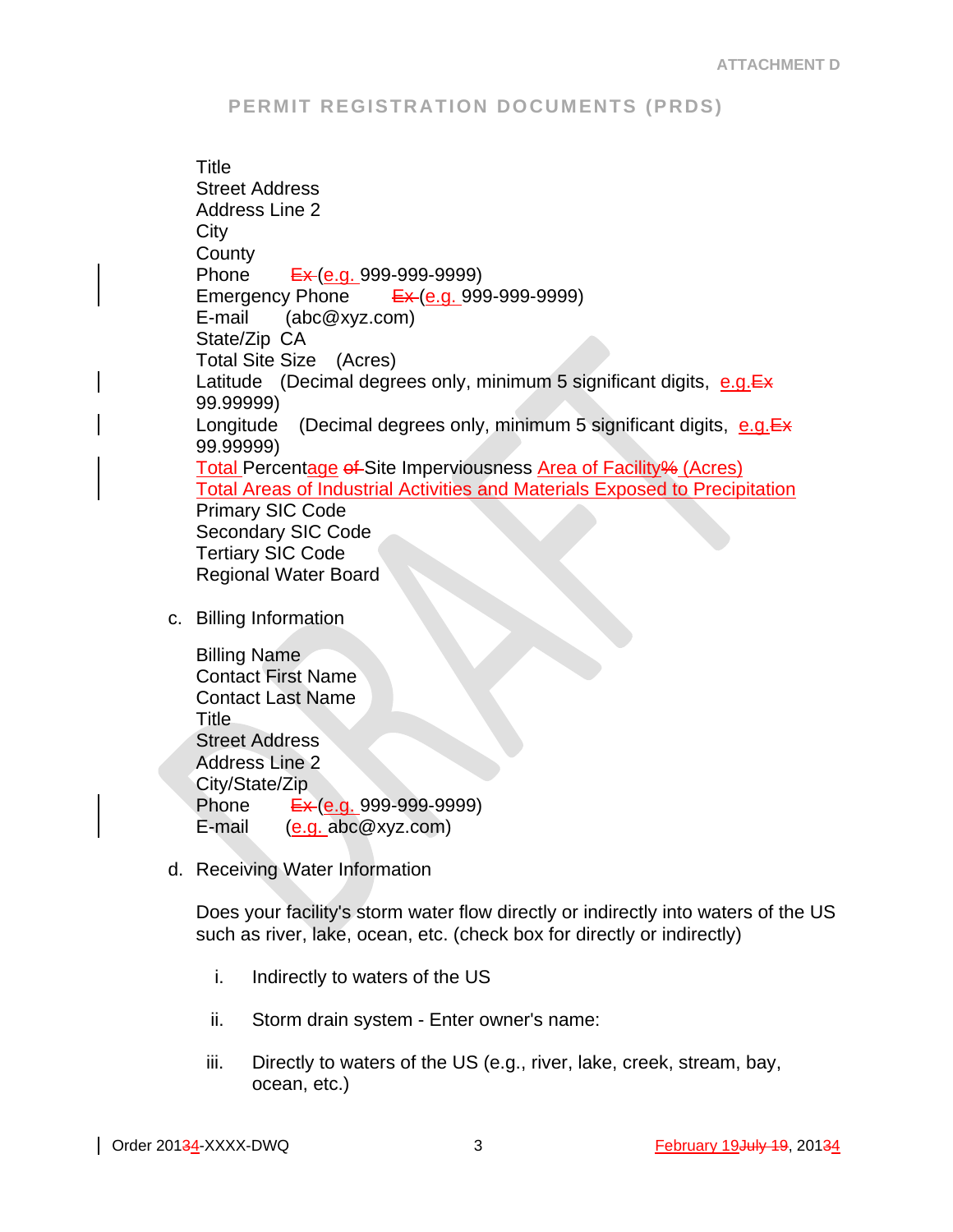- iv. Name of the receiving water:
- 2. The Site Map(s) shall include the following Information:
	- a. The facility boundary;
	- b. Storm water drainage areas within the facility boundary;
	- c. Portions of any drainage area impacted by discharges from surrounding areas and flow direction of each drainage area;
	- d. On-facility surface water bodies;
	- e. Areas of soil erosion;
	- f. Location(s) of nearby water bodies (such as rivers, lakes, wetlands, etc.);
	- g. Location(s) of municipal storm drain inlets that may receive the facility's industrial storm water discharges and authorized Non-Storm Water Discharges (NSWDs);
	- h. Locations of storm water collection and conveyance systems and associated points of discharge, and direction of flow;
	- i. Any structural control measures (that affect industrial storm water discharges, authorized NSWDs, and run-on)-;
	- j. All impervious areas of the facility, including paved areas, buildings, covered storage areas, or other roofed structures;
	- k. Locations where materials are directly exposed to precipitation;
	- I. and the IL ocations where significant spills or leaks identified (Section X.G.1.d of this General Permit) have occurred;
	- m. Areas of industrial activity subject to this General Permit;
	- n. All storage areas and storage tanks;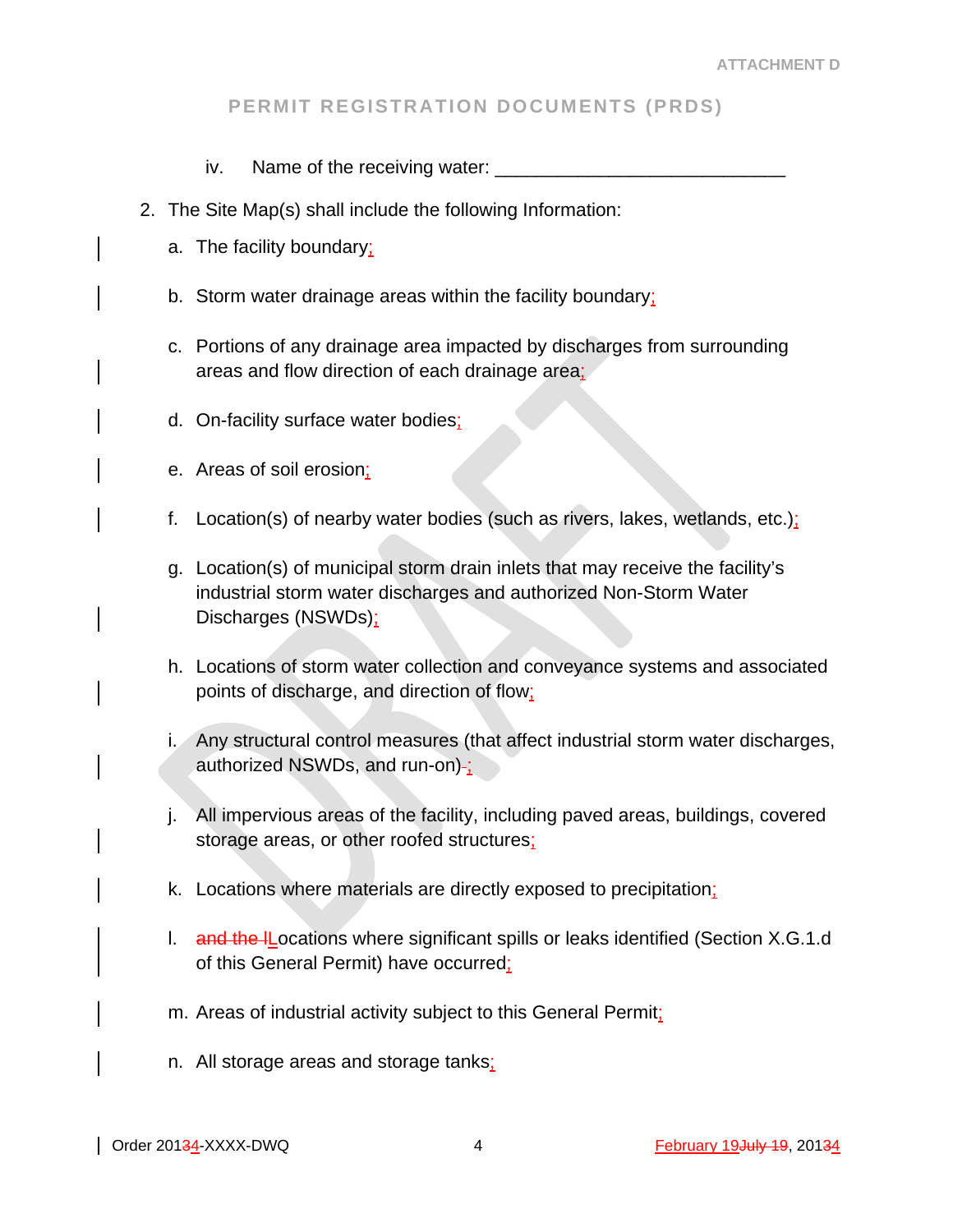- o. Shipping and receiving areas;
- p. Fueling areas;
- q. Vehicle and equipment storage/maintenance areas;
- r. Material handling and processing areas;
- s. Waste treatment and disposal areas;
- t. Dust or particulate generating areas;
- u. Cleaning and material reuse areas; and,
- v. Any other areas of industrial activity which may have potential pollutant sources.
- 3. The Storm Water Pollution Prevention Plan (SWPPP) must be prepared in accordance with Section X of this General Permit.
- 4. A NOI Certification by the Discharger that all PRDs submitted are correct and true.
- 5. SMARTS Electronic Authorization Form (Signed by any user authorized to certify and submit data electronically).

### **G. PRD Requirements for NEC Coverage**

- 1. No Exposure Certification and Signed Electronic Authorization Form.
- 2. No Exposure Certification Checklist Consistent with Requirements in Section XVII.F.2 of this General Permit.
- 3. Current Site Map Consistent with Requirements in Section X.E of this General Permit.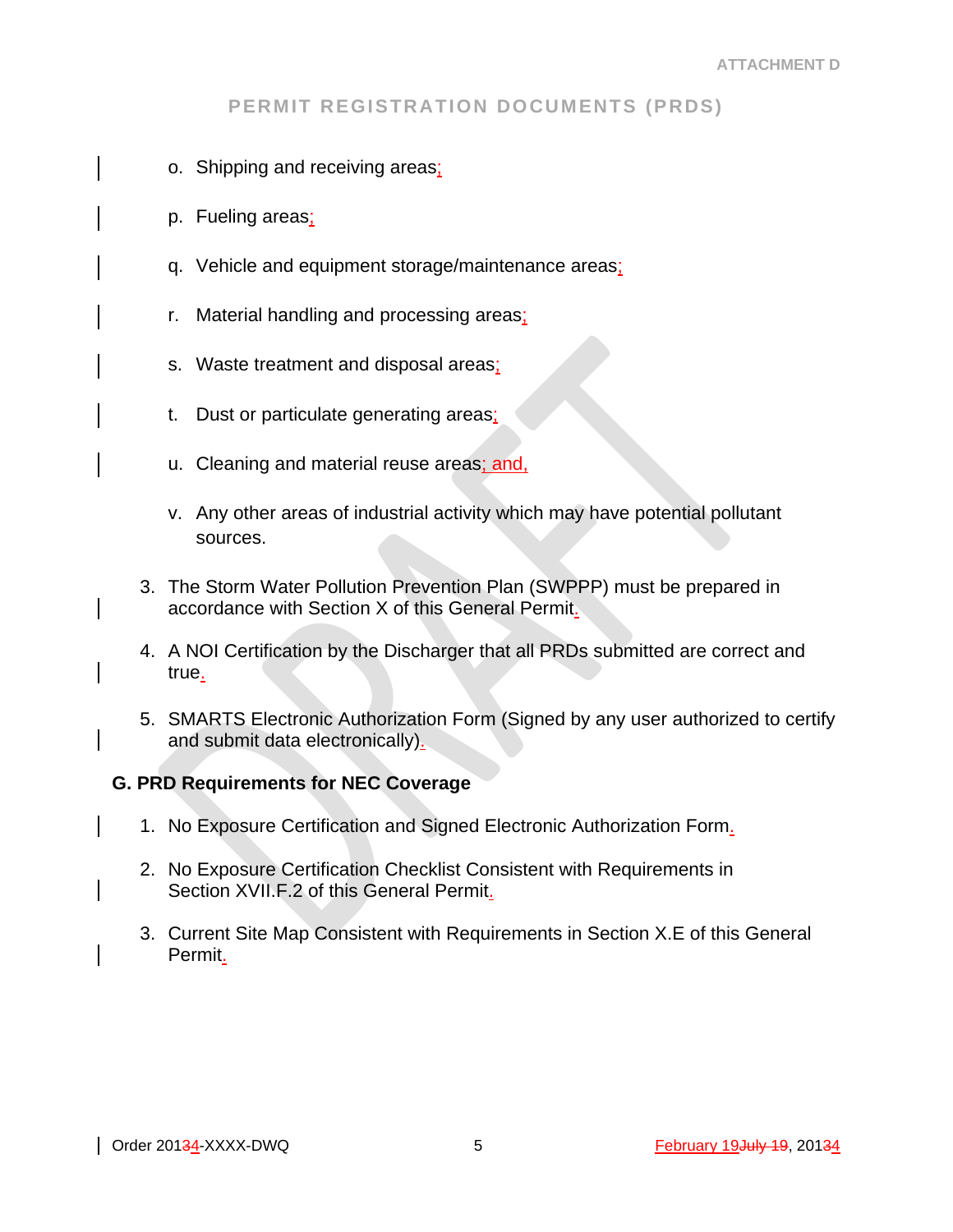### **H. Description of PRDs for NEC Coverage**

- 1. The No Exposure Certification requires the following information:
	- a. Operator/Owner Information

Operator/Owner Name Contact First Name Contact Last Name Title Street Address Address Line 2 City/State/Zip Phone Ex (999-999-9999) E-mail (abc@xyz.com) Federal Tax ID b. Facility Information Facility Name Contact First Name Contact Last Name Title Street Address Address Line 2 City **County** Phone Ex (999-999-9999) Emergency Phone Ex (999-999-9999) E-mail (abc@xyz.com) State/Zip CA Total Site Size (Acres) Latitude (Decimal degrees only, minimum 5 significant digits, Ex 99.99999) Longitude (Decimal degrees only, minimum 5 significant digits, Ex 99.99999) Percent of Site Imperviousness (%) Primary SIC Code Secondary SIC Code Tertiary SIC Code Regional Water Board

c. Billing Information

Billing Name (if different than Operator/Owner) Contact First Name Contact Last Name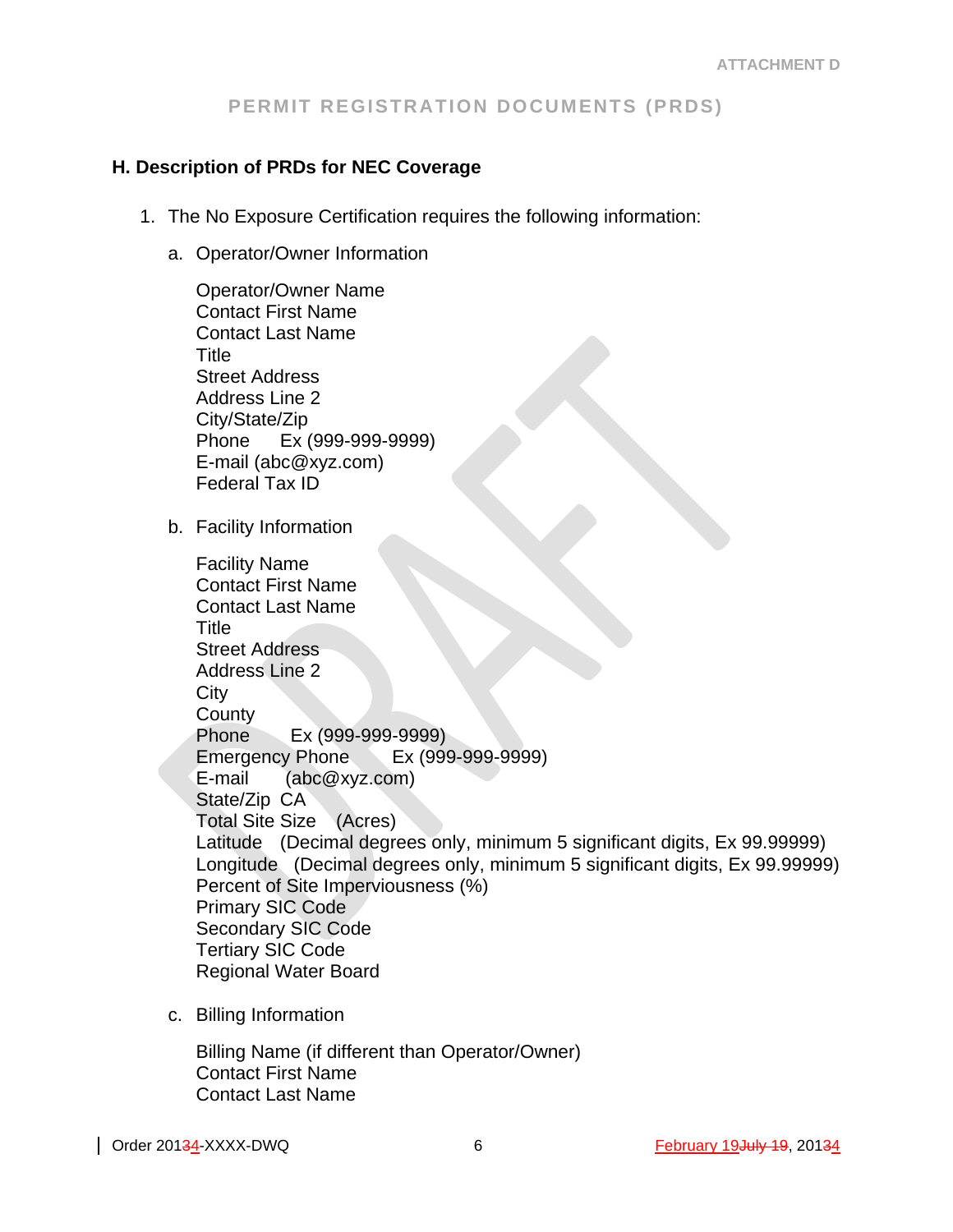**Title** Street Address Address Line 2 City/State/Zip Phone E.g. (999-999-9999) E-mail (e.g. abc@xyz.com)

- d. SMARTS Electronic Authorization Form Signed by any user authorized to certify and submit data electronically.
- e. Certification by the Discharger that all PRDs submitted are correct and true and that the conditions of no-exposure have been met.
- 2. The NEC Checklist (Section XVII.EF.2 of this General Permit) must be prepared to demonstrate that, based upon a facility inspection and evaluation, none of the following industrial materials or activities are, or will be in the foreseeable future, exposed to precipitation-:
	- a. Activities such as using, storing, or cleaning industrial machinery or equipment, and areas with materials or residuals from these activities;
	- b. Materials or residuals on the ground or in storm water inlets from spills/leaks;
	- c. Materials or products from past industrial activity;
	- d. Material handling equipment (except adequately maintained vehicles);
	- e. Materials or products during loading/unloading or transporting activities;
	- f. Materials or products stored outdoors (except final products intended for outside use, e.g., new cars, where exposure to storm water does not result in the discharge of pollutants);
	- g. Materials contained in open, deteriorated or leaking storage drums, barrels, tanks, and similar containers;
	- h. Materials or products handled/stored on roads or railways owned or maintained by the Discharger;
	- i. Waste material (except waste in covered, non-leaking containers, e.g., dumpsters). Application or disposal of processed wastewater (unless already covered by an NPDES permit); and,
	- j. Particulate matter or visible deposits of residuals from roof stacks/vents evident in the storm water outflow.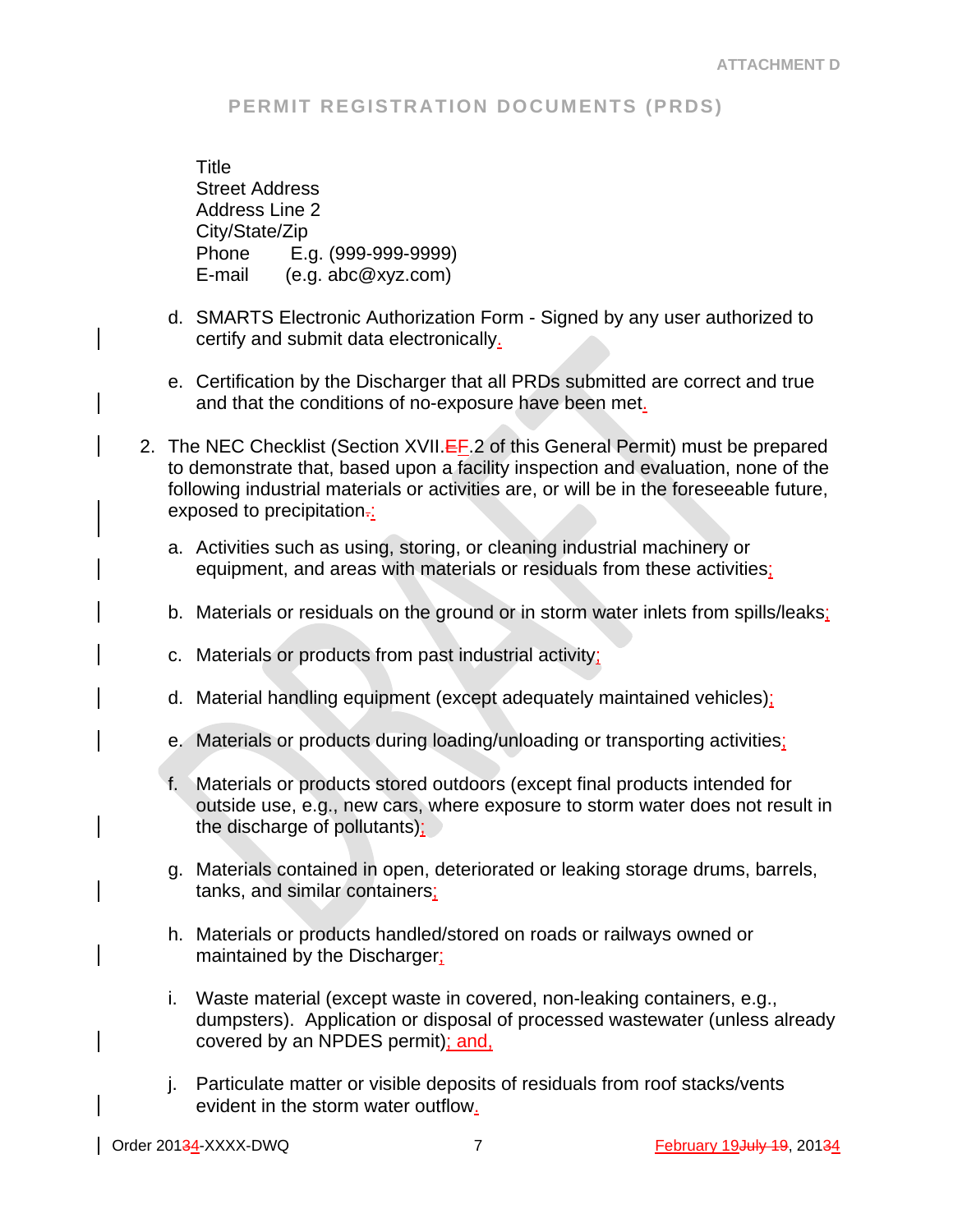- 3. The Site Map(s) shall include the following information (see Section X.E of this General Permit):
	- a. The facility boundary;
	- b. Storm water drainage areas within the facility boundary;
	- c. Portions of any drainage area impacted by discharges from surrounding areas and flow direction of each drainage area;
	- d. On-facility surface water bodies;
	- e. Areas of soil erosion;
	- f. Location(s) of nearby water bodies (such as rivers, lakes, wetlands, etc.);
	- g. Location(s) of municipal storm drain inlets that may receive the facility's industrial storm water discharges and authorized NSWDs;
	- h. Locations of storm water collection and conveyance systems and associated points of discharge, and direction of flow;
	- i. Any structural control measures (that affect industrial storm water discharges, authorized NSWDs, and run-on)-;
	- j. All impervious areas of the facility, including paved areas, buildings, covered storage areas, or other roofed structures;
	- k. Locations where materials are directly exposed to precipitation and the locations where significant spills or leaks identified (Section X.G.1.d of this General Permit) have occurred;
	- l. Areas of industrial activity subject to this General Permit;
	- m. All storage areas and storage tanks;
	- n. Shipping and receiving areas;
	- o. Fueling areas;
	- p. Vehicle and equipment storage/maintenance areas;
	- q. Material handling and processing areas;